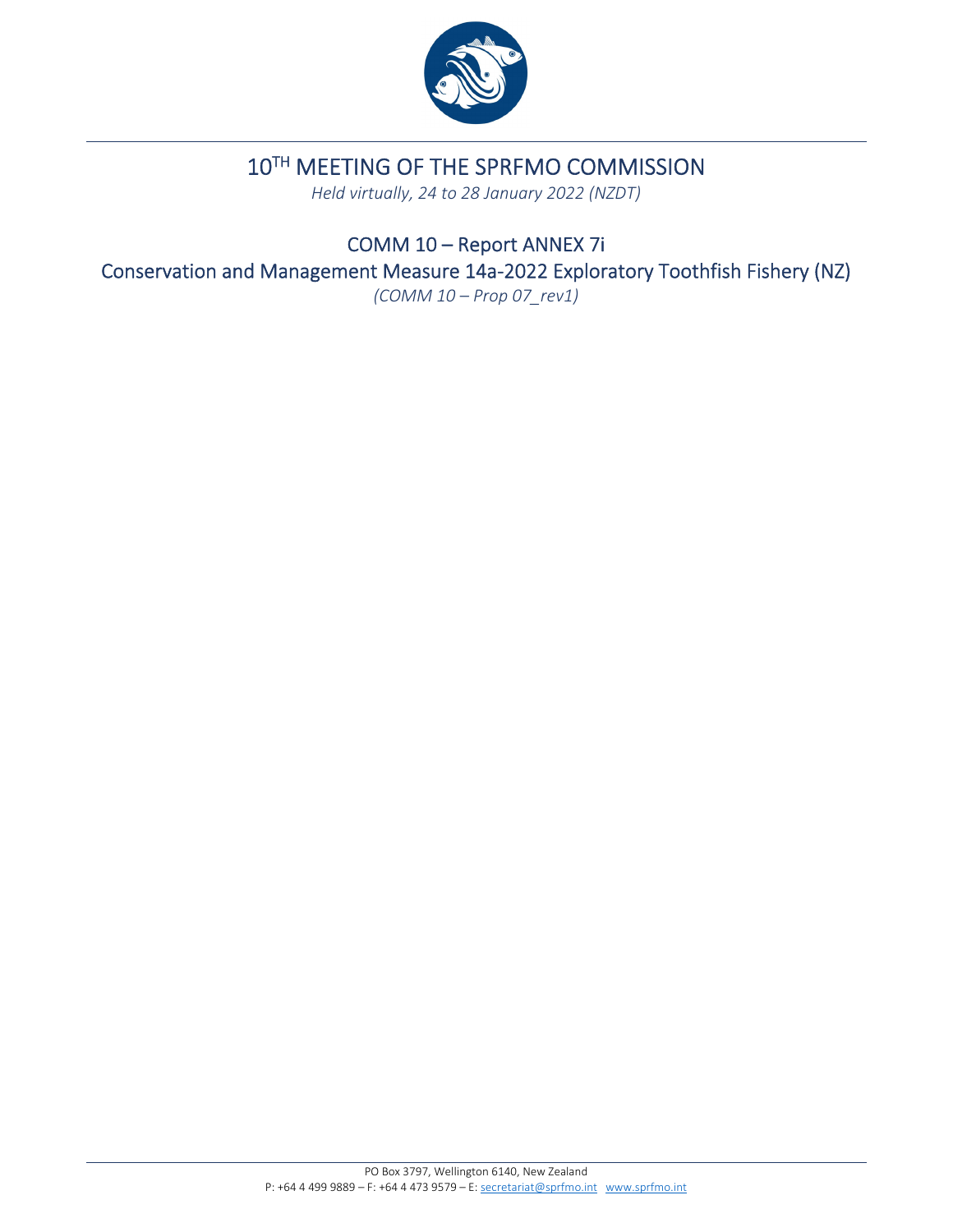

# CMM XX‐2022

# CMM for Exploratory Fishing for Toothfish by New Zealand‐Flagged Vessels in the SPRFMO Convention Area

## The Commission of the South Pacific Regional Fisheries Management Organisation;

*RECALLING* Article 22 of the Convention on the Conservation and Management of High Seas Fishery Resources in the South Pacific Ocean (the Convention) which provides that a fishery that has not been subject to fishing or has not been subject to fishing with a particular gear type or technique for ten years or more shall be opened as a fishery or opened to fishing with such gear type or technique only when the Commission has adopted cautious preliminary Conservation and Management Measures (CMMs) in respect of that fishery and, as appropriate, non-target and associated or dependent species, and appropriate measures to protect the marine ecosystem in which that fishery occurs from adverse impacts of fishing activities;

*RECOGNISING* Articles 3(1)(a)(i) and (ii) of the Convention, which call on the Commission, in giving effect to the objectives of the Convention, to adopt CMMs that take account of international best practices and protect the marine ecosystem, particularly ecosystems with long recovery times following disturbance;

*FURTHER RECOGNISING* Articles 3(1)(b) and (2) of the Convention which call on the Commission to apply the precautionary approach and an ecosystem based approach to fishery resources under the mandate of the Convention;

*NOTING* the conservation value of relevant SPRFMO CMMs which will apply to activities anticipated to be undertaken pursuant to this measure, including, *inter alia*, CMM 13‐2021 (Exploratory Fisheries) CMM 03‐2021 (Bottom fishing) and 09‐2017 (Seabirds);

AGREEING that new and exploratory fisheries should not be permitted to expand faster than the acquisition of information necessary to ensure that the fishery can and will be developed in accordance with the principles set out in Article 3 of the Convention;

*RECOGNISING* Article 22(2) of the Convention, which calls on the Commission to adopt preliminary measures that ensure that any new fishery resource is developed on a precautionary and gradual basis until sufficient information is acquired to enable the Commission to adopt appropriately detailed CMMs;

*NOTING* that at its fourth and seventh meetings the SPRFMO Commission approved New Zealand's proposals (CTC-03-09 and COMM04-WP-09 rev4) and (COMM7-Prop13) to conduct exploratory bottom longline fishing from 2016 to 2021 inclusive.

*FURTHER NOTING* that at its ninth meeting, the Scientific Committee assessed New Zealand's updated proposal (SC9-DW01 rev1) to conduct additional exploratory bottom longline fishing during 2019, 2020, and 2021 for toothfish, limited to 220 tonnes greenweight retained annually. In its report, the Scientific Committee: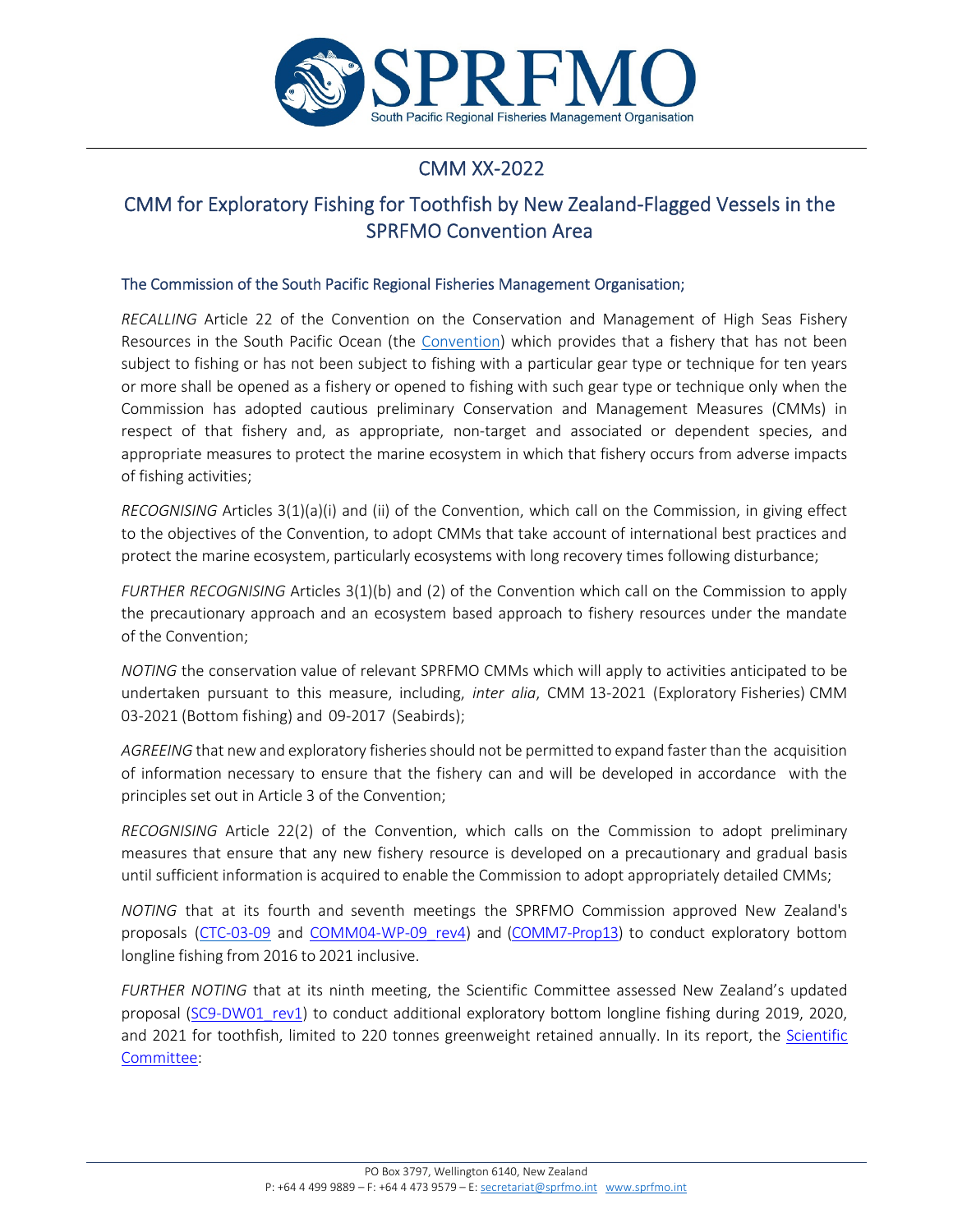

- 1. *Noted* New Zealand's proposal and its Fisheries Operation Plan to extend its exploratory demersal longline fishery for toothfish (limited at 240 tonnes greenweight retained annually);
- 2. *Recognised* the cautious, exploratory nature of the proposal;
- 3. *Recognised* the scientific benefits of the proposed data collection, especially for understanding the distribution, movement, spawning dynamics, and stock structure of toothfishes and supporting the Commission for the Conservation of Antarctic Marine Living Resources(CCAMLR) stock assessment models for Antarctic toothfish;
- 4. *Agreed* that data and analyses from New Zealand's exploratory fishing continue to be shared in a timely manner with CCAMLR;
- 5. *Agreed* that a spatial stratification consistent with CCAMLR's should be adopted by SPRFMO to facilitate the collection and sharing of data;
- 6. *Approved* the Data Collection Plan included in the proposal;
- 7. *Advised* the Commission that the proposal is acceptable in terms of Articles 2 and 22 of the SPRFMO Convention, CMM 13‐2021 (exploratory fisheries), CMM 03‐2021 (bottom fisheries), and the Bottom Fishing Impact Assessment Standard.

*ADOPTS* the following CMM in accordance with Articles 8, 20 and 22 of the Convention:

## **Objectives**

- 1. To provide for exploratory bottom longline fishing for toothfish in the Convention Area for the purpose of obtaining scientific data to support the following objectives:
- a) Continue mapping the bathymetry of the fishable area (shallower than about 2500 m) in mid-Pacific to the north of the SPRFMO‐CCAMLR boundary;
- b) Document the spatial distribution, catch rates, and relative abundance of Antarctic and Patagonian toothfish in likely suitable habitat to the north of the CAMLR Convention area by latitude, area, and depth;
- c) Characterise the biology, life history and spawning dynamics of both species of toothfish in the area;
- d) Tag sufficient numbers of toothfish to inform stock linkage and life history studies, and, for use in the multi-area CCAMLR stock assessment model;
- e) Collect information on distribution, relative abundance, and life history of bycatch and other associated or dependent species;
- f) Collect toothfish eggs using plankton net tows, if practical;
- g) As feasible given the availability of equipment, conduct Continuous Plankton Recorder (CPR) tows for planktonic studies and potentially for fish eggs; and
- h) Collect acoustic data using existing procedures as carried out within the CAMLR Convention Area.

# **Definitions**

- 2. For the purposes of this measure:
- a) "toothfish" means both Patagonian toothfish (*Dissostichus eleginoides*) and Antarctic toothfish (*Dissostichus mawsoni*);
- b) "bottom longline" means standardised integrated weight bottom longline gear as specified in the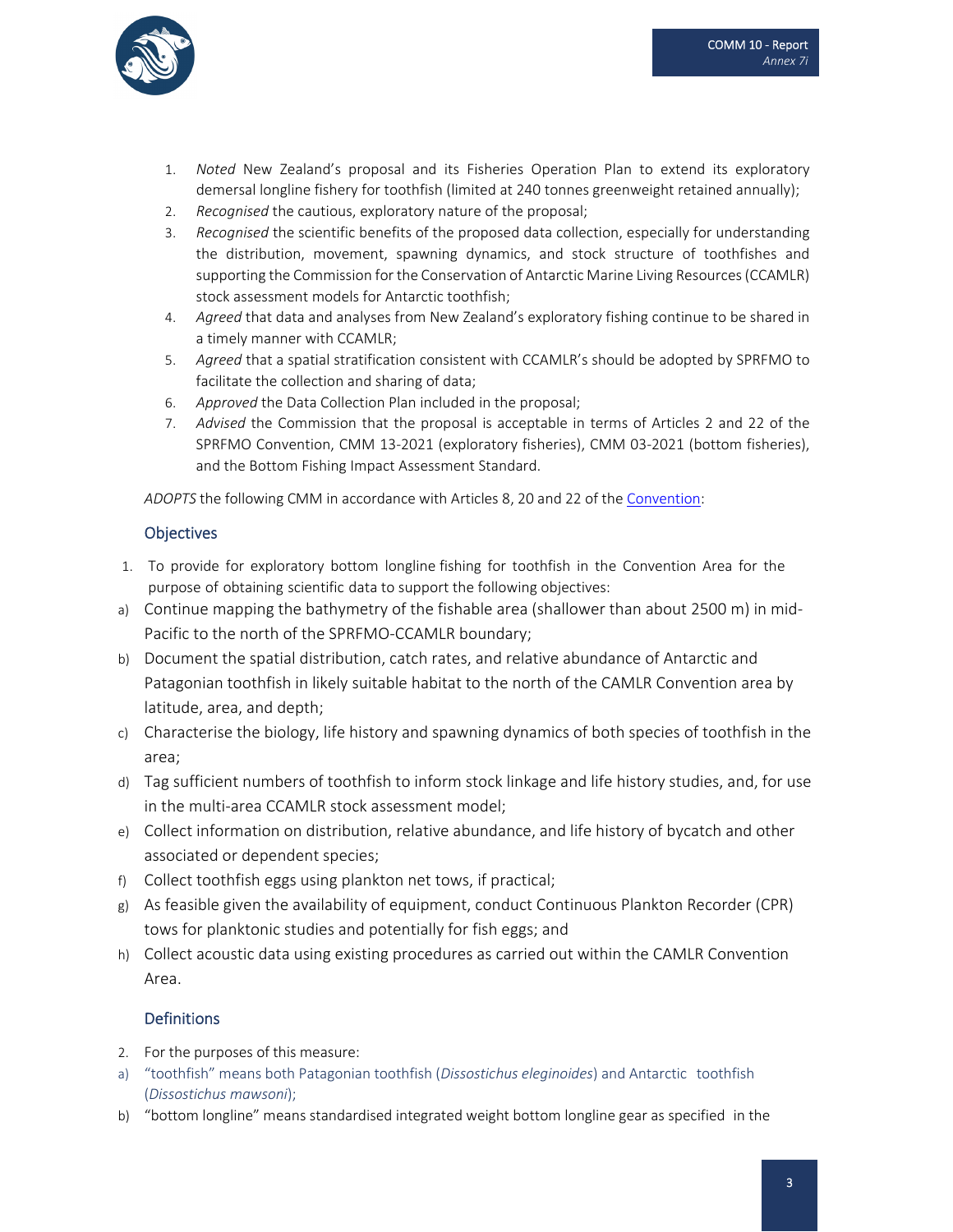

## CCAMLR Gear Library;

c) "observer" means any observer from a national observer programme or service provider accredited according to the provisions of CMM 16‐2021 (Observer Programme).

## Application

- 3. This measure applies to exploratory fishing for toothfish as described in SC9-DW01\_rev1 "Proposal for exploratory bottom longlining for toothfish by New Zealand vessels, 2022-2024: Fisheries Operation Plan, suggested Data Collection Plan, and impact assessments".
- 4. None of the obligations in this measure exempt a Member or CNCP from complying with any Convention obligation or any other CMMs adopted by the Commission.

## Details and Specification of Exploratory Fishing Activities

5. Fishing for toothfish, using the bottom longline method, may be conducted in the exploratory fishing research blocks identified in Table 1 below.

| Exploratory fishing research block | Latitude    | Longitude    |
|------------------------------------|-------------|--------------|
| L                                  | 56° 00.0' S | 155° 00.0' W |
|                                    | 56° 00.0' S | 150° 00.0' W |
|                                    | 60° 00.0' S | 150° 00.0' W |
|                                    | 60° 00.0' S | 155° 00.0' W |
| M                                  | 56°00.0'S   | 145° 00.0' W |
|                                    | 56° 00.0'S  | 150° 00.0' W |
|                                    | 60° 00.0'S  | 145° 00.0' W |
|                                    | 60° 00.0'S  | 150° 00.0' W |
| N                                  | 52° 00.0' S | 140° 00.0' W |
|                                    | 52° 00.0' S | 145° 00.0' W |
|                                    | 60° 00.0' S | 140° 00.0' W |
|                                    | 60° 00.0' S | 145° 00.0' W |
| o<br>P                             | 52°00.0' S  | 135° 00.0' W |
|                                    | 52° 00.0'S  | 140° 00.0' W |
|                                    | 60° 00.0'S  | 135° 00.0' W |
|                                    | 60° 00.0'S  | 140° 00.0' W |
|                                    | 52°00.0' S  | 135° 00.0' W |
|                                    | 52° 00.0'S  | 130° 00.0' W |
|                                    | 60° 00.0'S  | 130° 00.0' W |
|                                    | 60° 00.0'S  | 135° 00.0' W |
| Q                                  | 52°00.0' S  | 130° 00.0' W |
|                                    | 52° 00.0'S  | 125° 00.0' W |
|                                    | 60° 00.0'S  | 125° 00.0' W |
|                                    | 60° 00.0'S  | 130° 00.0' W |
| R                                  | 52°00.0' S  | 125° 00.0' W |
|                                    | 52° 00.0'S  | 120° 00.0' W |
|                                    | 60° 00.0'S  | 120° 00.0' W |
|                                    | 60° 00.0'S  | 125° 00.0' W |
| S                                  | 52°00.0' S  | 120° 00.0' W |
|                                    | 52° 00.0'S  | 115° 00.0' W |

#### Table 1: Corner positions for the eight exploratory fishing research blocks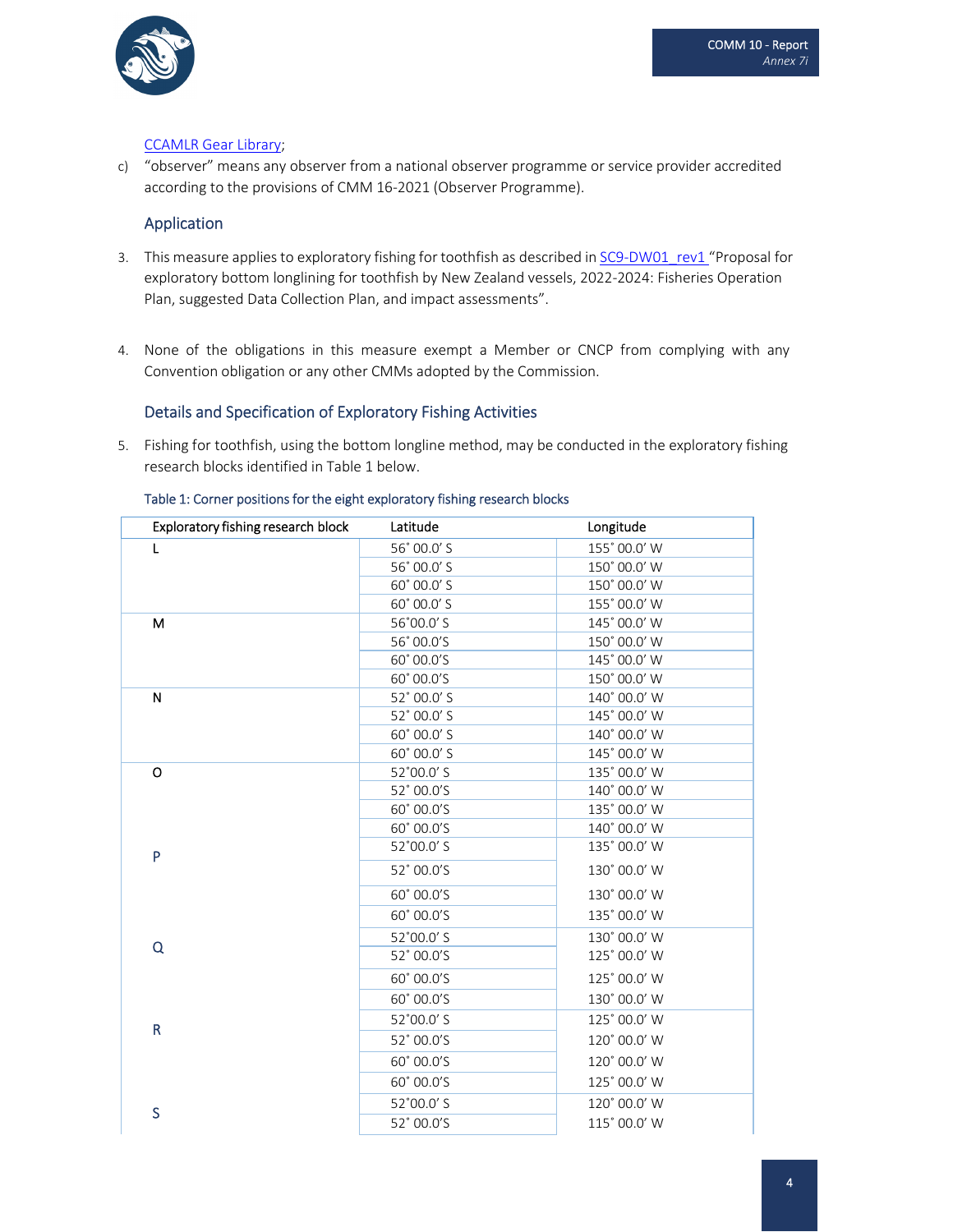

| $60^{\circ}$ 00.0'S | 115°00.0' W           |
|---------------------|-----------------------|
| 60° 00.0'S          | $120^{\circ}$ 00.0' W |

- 6. The first exploratory trip each year may occur any time in 2022, 2023, and 2024, with a maximum of four trips each year, with some of the trips between August and October each year to characterize postspawning dynamics. The remainder of the trips between March and October will provide additional information on spawning dynamics, distribution, and movement patterns.
- 7. The Scientific Committee will review results each year at its annual meeting and advise the Commission on progress, including whether any stock indicators show sustainability concerns and what, if any, additional measures might be required to manage bycatch of deepwater sharks or other non‐target species.

# Total Allowable Catch

- 8. The annual toothfish total allowable catch shall not exceed 240 tonnes (greenweight) in each of 2022, 2023, and 2024 unless the Scientific Committee at its 2022 or 2023 meetings advises a lower TAC. Fish that are tagged and returned alive to the sea shall not be counted against this limit. The annual catch limit of 240 tonnes will allow the collection of a significant amount of scientific information, will also allowfor an adequate number of tagged fish to be returned to the sea. This catch limit is based on the individual research block catch limits (40 tonnes) and the ability to survey a maximum of 6 research blocks per year. This is a precautionary approach. The risks of interactions with seabirds and marine mammals are also incorporated in the programme design and protocols.
- 9. The catch limit was determined based on an effort spreading approach designed to minimise the chance of localised depletion with the following considerations:
	- a) Clusters will be no more than 5 sets, with a maximum of 6,900 hooks for any set, and no more than 17,250 hooks per cluster;
	- b) Clusters will be separated by at least 10 nm (calculated as the minimum distance between any part of any set in any two clusters) and will not be set within 10 nm of a cluster already set within a voyage or fishing season (pre- and post-spawning);
	- c) Aim to conduct at least 3 clusters for each research block (within the constraints of fishable ground, sea ice, and operating conditions);
	- d) Some sets will be toward the deeper end of the expected depth range for toothfish (deeper than 2200 m), contingent on ice and other operating conditions and the risk of the backbone line snagging the bottom;
	- e) A minimum of three research blocks should be surveyed, with a maximum catch limit of 40 t per research block to ensure geographic spread if catch rates are high in one or more research block;
	- f) A maximum combined catch limit of 240 tonnes greenweight;
	- g) To the extent practical, similar locations to be fished pre‐ and post‐spawning to facilitate separation of spatial and seasonal trends; and
	- h) No more than 50% of the total catch limit to be taken outside the post-spawning period August to October.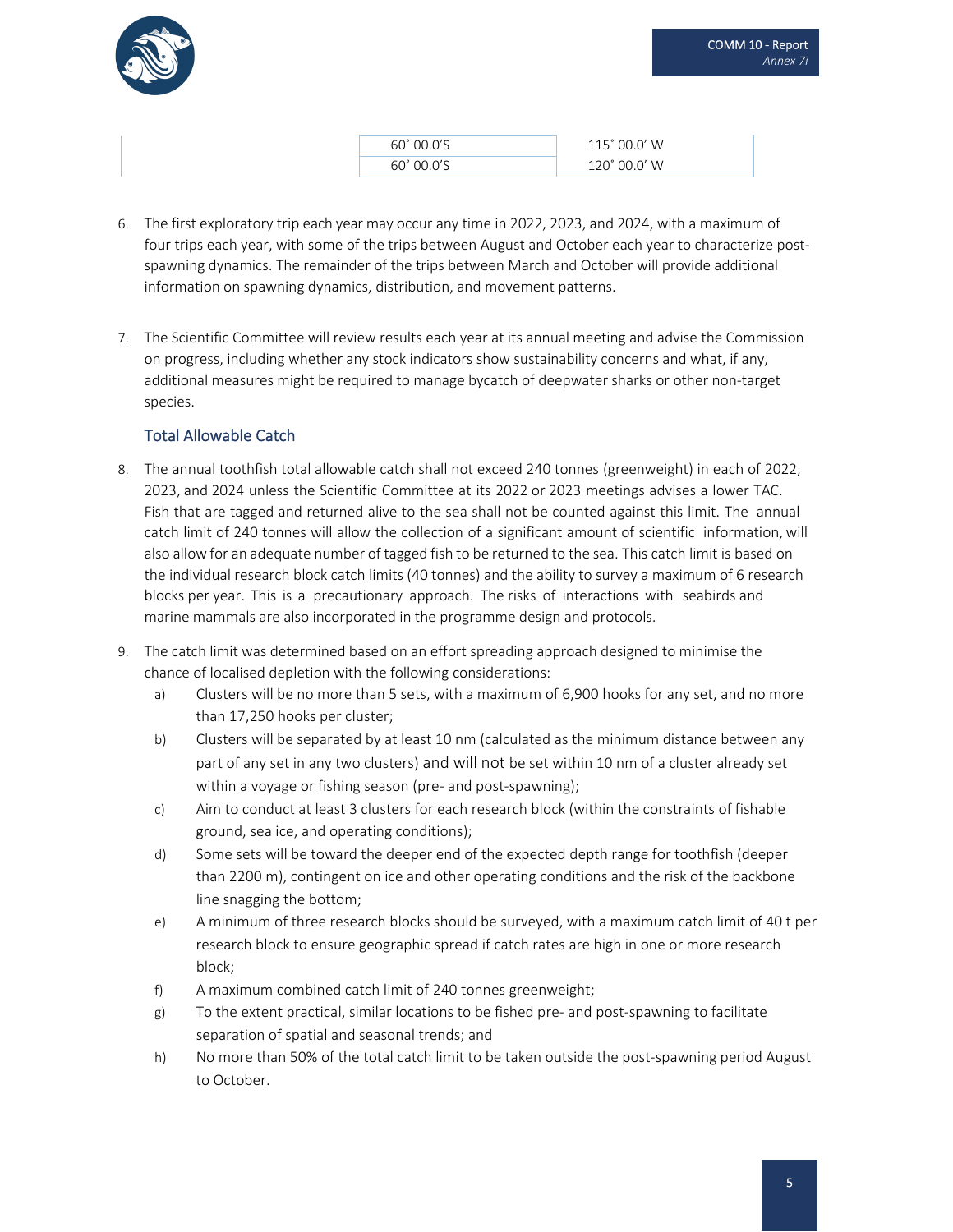

- 10. Catch and effort shall be monitored on a set‐by‐set basis and fishing operations will cease in that year or that research block once any of the limits in paragraphs 8 and 9 have been caught.
- 11. The companies and crews of the proposed vessels shall have experience working to restrictive catch limits and use intensive monitoring of catch retained. As the catch limit of 240 tonnes is approached, any or a combination of the following measures to constrain the retained catch within the relevant limit(s) shall be considered:
	- a) shorter sets;
	- b) a seawater tank will be maintained on board such that live fish in good condition can be retained in case they need to be tagged and returned to meet the catch limit;
	- c) the tagging rate will be progressively increased.
- 12. Fishing activity undertaken pursuant to this measure will not be considered to be a precedent for future allocation decisions.

## Authorised Vessels

- 13. The fishing vessels *San Aspiring,* and *Janas*shall be authorised to undertake fishing pursuant to this measure. In the event that either the *San Aspiring* or *Janas* are unavailable, an alternate vessel of similar capability and capacity shall be authorised to undertake fishing pursuant to this measure only after the vessel has been notified by New Zealand to the Executive Secretary.
- 14. In determining the suitability of an alternate vessel New Zealand shall consider, *inter alia*:
	- a) the vessel's ability to conduct the exploratory fishing proposed in paper SC9-DW01 rev1;
	- b) the master and crew's history and track record in comparable research or exploratory fishing;
	- c) the ability of the vessel to provide suitable accommodation, facilities, and operating support for an observer;
	- d) the ability of the vessel to maintain rigorous mitigation of risks to seabirds and marine mammals;
	- e) any history of Illegal, Unreported or Unregulated (IUU) fishing by the vessel. A vessel on the SPRFMO IUU list or the IUU list of another competent regional fisheries management organisation shall not be accepted as an alternate vessel.

## Management Measures

- 15. Fishing pursuant to this measure shall only take place in accordance with SC9‐DW01\_rev1 "*Proposal for exploratory bottom longlining for toothfish by New Zealand vessels, 2022‐2024: Fisheries Operation Plan, suggested Data Collection Plan, and impact assessments*".
- 16. Because of the likelihood of shared stocks of toothfish, fishing pursuant to this measure shall, as far as possible, be conducted consistent with relevant measures in force in the Commission for the Conservation of Antarctic Marine Living Resources (CCAMLR) Area, including the following:
- a) CCAMLR's protocol for research longline fishing on small, isolated features (see CM 41‐10, 2014). Consistent with CCAMLR surveys in adjacent areas, the following rules shall apply:

i. clusters of bottom longline sets are allowed, with no rules for minimum separation between sets;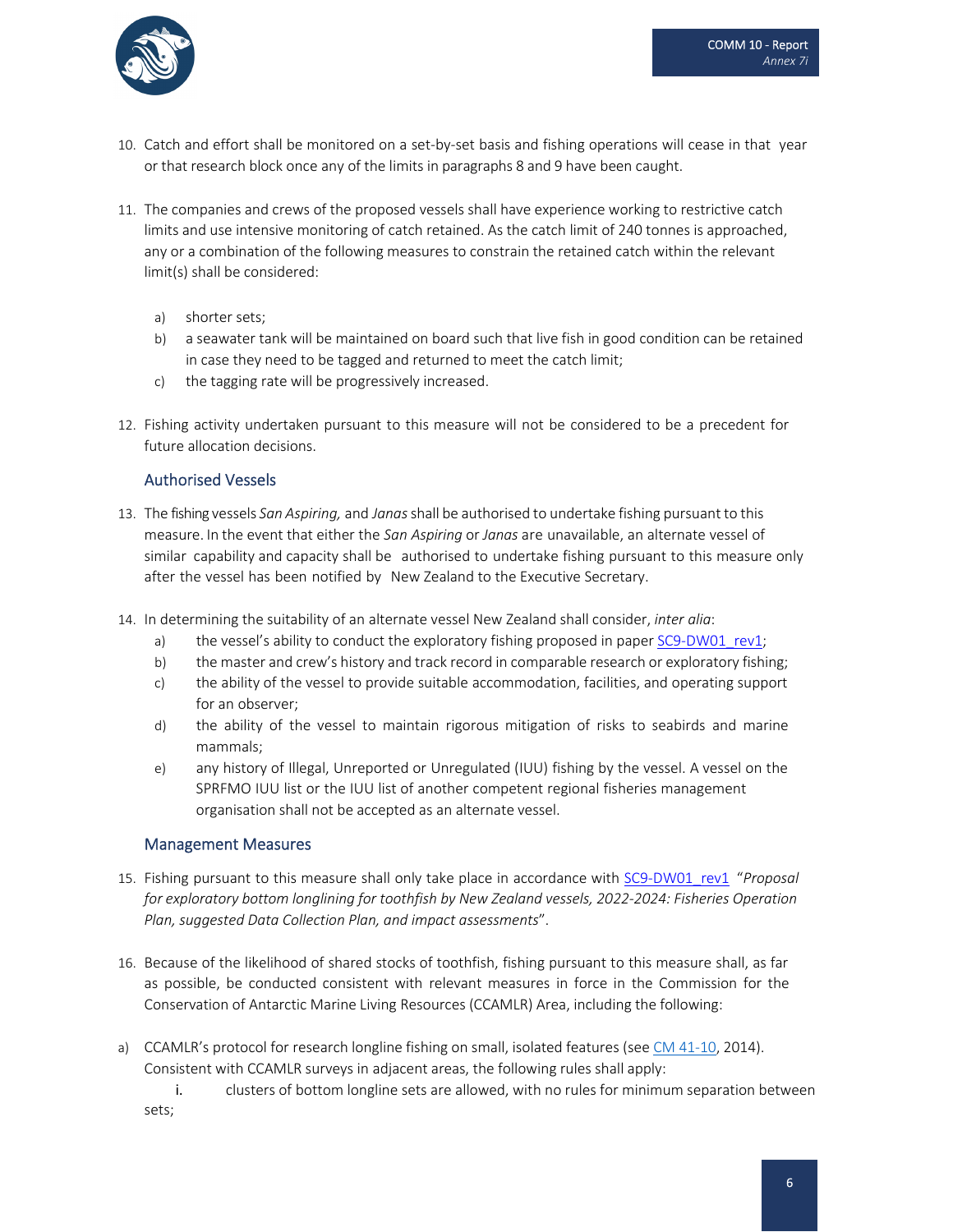

- ii. no more than 5 sets per cluster;
- iii. no more than 6,900 hooks shall be in a set;
- iv. no more than 17,250 hooks shall be in a cluster;
- v. clusters of sets will not be within 10 nm of a cluster already set within a voyage or a fishing season (pre- and post-spawning). This will be calculated as the minimum distance between any part of any set in any two clusters.
- b) A minimum tagging rate of three fish of each Dissostichus species per greenweight (live weight) tonne of retained catch shall be implemented. The rules applied by CCAMLR in the immediately adjacent CCAMLR SSRUs 'north region', where tagged fish were released starting in early 2015, shall be applied (CM 41‐01 Annex C). These rules require a minimum tagging size overlap statistic (a comparison between the observed length frequency from vessel biological information and the size composition of fish returned alive with tags, see CCAMLR's calculator) of at least 60% once 30 or more *Dissostichus* of a species have been successfully released with tags.
- 17. Standardised integrated weight bottom longline gear (IWL, see the CCAMLR gear library) shall be used for all fishing pursuant to this measure.
- 18. If 250kg or more of deepwater sharks (all species in class Chondrichthyes combined on all sets within the cluster) are caught in a cluster of sets, then no further clusters will be set within 10 nm of the location of that cluster until the information from that voyage has been reviewed by the Scientific Committee.

## Data Collection

- 19. In undertaking fishing pursuant to this measure the vessel shall, to the extent possible, collect all the data as set out in the paper submitted to the Scientific Committee (SC9-DW01 rev1) and any further data requested by the Scientific Committee for its annual evaluation and assessment.
- 20. Any vessel authorised to undertake fishing pursuant to this measure shall be fully capable of complying with SPRFMO data standards and reporting as required under CMM 02‐2021 (Data Standards) and CMM 03‐2021 (Bottom Fishing), and CCAMLR CM 22‐07 (2013) related to encounters with potential VMEs. New Zealand will submit all data using the CCAMLR C2 catch and effort form for longline to at least the standard required by CMM02-2021 (Data Standards). In addition, the observer aboard each vessel shall complete, in full, CCAMLR eLongline forms.

## Marine Mammals, Seabirds, Turtles, and other Species of Concern

- 21. A vessel fishing pursuant to this measure shall use the following mitigation methods:
	- a) the vessel shall use integrated weight line as described in the CCAMLR gear library with a weighting of 50 g of lead per metre of backbone line;
	- b) tori (streamer) lines shall be deployed above the lines being set;
	- c) all lines shall be set in accordance with CMM09‐2017 (Seabirds);
	- d) there shall be no dumping of offal while lines are being set or while lines being hauled;
	- e) any offal or discards shall be macerated by machine prior to discarding;
	- f) discarding shall take place only at the end of a haul or while steaming; and no biological material shall be discarded for at least 30 minutes before the start of any set or during any set;
	- g) discarding may only take place from the opposite side of the vessel from the hauling position;